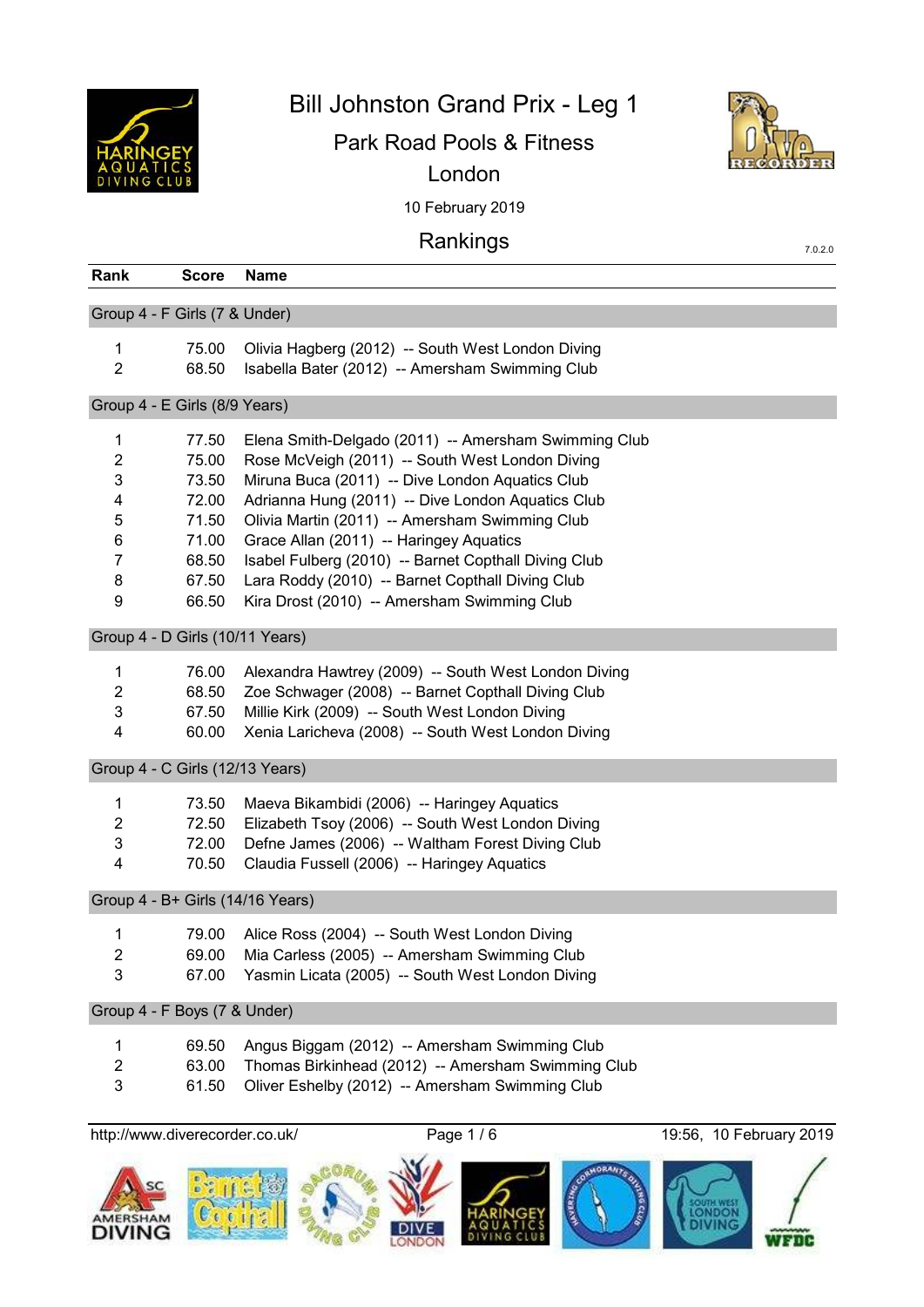| <b>Rank</b>     | <b>Score</b>                    | <b>Name</b>                                                  |
|-----------------|---------------------------------|--------------------------------------------------------------|
|                 | Group 4 - E Boys (8/9 Years)    |                                                              |
| 1               | 78.00                           | Jesse Cemal (2010) -- Dive London Aquatics Club              |
| $\overline{2}$  | 77.00                           | Julien Brourhant (2010) -- Dive London Aquatics Club         |
| 3               | 72.50                           | Reuben Young (2010) -- Dive London Aquatics Club             |
| 4               | 71.00                           | Dylan Lavender (2010) -- Dive London Aquatics Club           |
| 5               | 70.50                           | Freddie Walker (2010) -- Haringey Aquatics                   |
| 6               | 66.00                           | Tegveer Singh Sabharwal (2010) -- Waltham Forest Diving Club |
| $\overline{7}$  | 65.50                           | Spencer Shiels (2010) -- Amersham Swimming Club              |
| 8               | 65.00                           | Theodore Tompkins (2010) -- Amersham Swimming Club           |
|                 | Group 4 - D Boys (10/11 Years)  |                                                              |
| 1               | 76.50                           | Jamie McGrath (2008) -- South West London Diving             |
| $\overline{2}$  | 72.00                           | Kaustubh Malviya (2008) -- Waltham Forest Diving Club        |
| $\mathbf{3}$    | 71.50                           | Matteo Barnett (2008) -- Haringey Aquatics                   |
| 4               | 69.50                           | Kai Bikambidi (2009) -- Haringey Aquatics                    |
| $\mathbf 5$     | 67.50                           | Charlie Ibbotson-Tye (2008) -- Haringey Aquatics             |
| $6\phantom{1}6$ | 64.00                           | Ed Raphael (2008) -- Haringey Aquatics                       |
|                 | Group 4 - C Boys (12/13 Years)  |                                                              |
| 1               | 74.00                           | Ryan Watson (2006) -- Waltham Forest Diving Club             |
| $\overline{2}$  | 70.50                           | Oliwier Olszewski (2007) -- Barnet Copthall Diving Club      |
|                 | Group 4 - B+ Boys (14/16 Years) |                                                              |
| 1               | 78.00                           | Connor Griffin (2004) -- Dacorum Diving Club                 |
| $\overline{2}$  | 77.00                           | William Durham (2005) -- Dacorum Diving Club                 |
| 3               | 67.00                           | Fjodors Alksejeus (2004) -- Haringey Aquatics                |
| 4               | 64.50                           | Oleksi Arsientiev (2005) -- Haringey Aquatics                |
|                 | Group 3 - F Girls (7 & Under)   |                                                              |
| 1               | 67.50                           | Bailey Graham (2012) -- Dive London Aquatics Club            |
|                 |                                 |                                                              |

Group 3 - E Girls (8/9 Years)

| $\mathbf{1}$   |       | 73.50 Harper Heath (2010) -- South West London Diving          |
|----------------|-------|----------------------------------------------------------------|
| 2              |       | 69.50 Jemima Bradley (2010) -- Barnet Copthall Diving Club     |
| 3              |       | 67.50 Saule Ruike (2011) -- Dive London Aquatics Club          |
| $\overline{4}$ |       | 66.50 Nancy Kasperkowicz (2011) -- Waltham Forest Diving Club  |
| -5             | 63.50 | Leyla Jelbaoui (2011) -- Barnet Copthall Diving Club           |
| 6              |       | 63.00 Alice Gravestock Snee (2010) -- South West London Diving |

http://www.diverecorder.co.uk/ Page 2 / 6 19:56, 10 February 2019

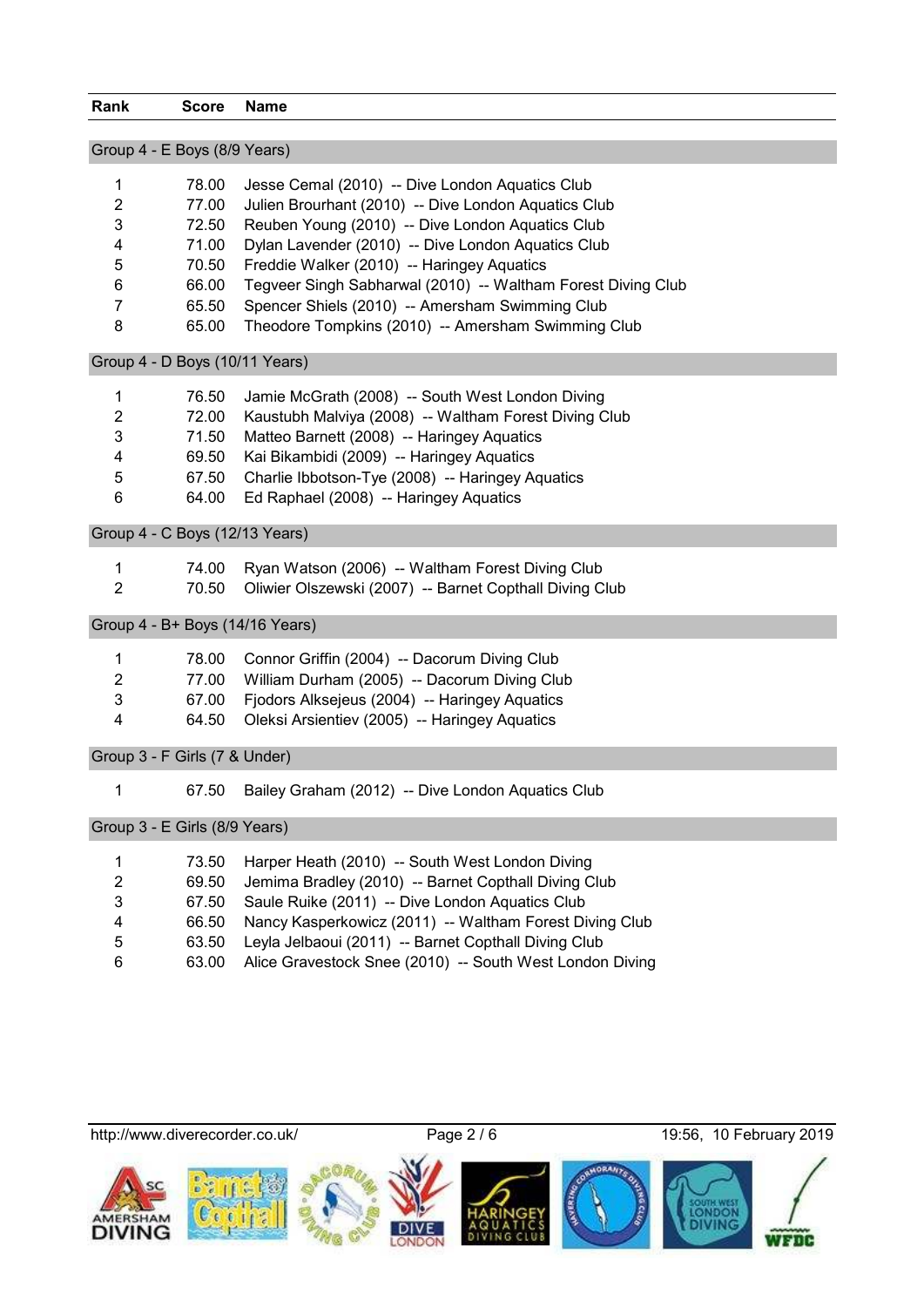#### **Rank Score Name**

# Group 3 - D Girls (10/11 Years)

|      | 84.00 | Rebecca Collins (2009) -- South West London Diving       |
|------|-------|----------------------------------------------------------|
| 2    | 74.50 | Bodie Carley (2008) -- Haringey Aquatics                 |
| 3    | 72.50 | Erin Roddy (2008) -- Barnet Copthall Diving Club         |
| 4    | 72.00 | Hattie Kravetz (2009) -- Barnet Copthall Diving Club     |
| 5    | 71.00 | Lizzie Yeo (2008) -- South West London Diving            |
| 6    | 70.00 | Hannah Hopkinson (2009) -- Amersham Swimming Club        |
|      | 65.00 | Edith Thomson (2008) -- Haringey Aquatics                |
| 8    | 64.50 | Esme Newall (2009) -- Amersham Swimming Club             |
| $9=$ | 63.50 | Honor Gravestock Snee (2008) -- South West London Diving |
| $9=$ | 63.50 | Libby Seage (2009) -- Amersham Swimming Club             |
| 11   | 62.00 | Eowyn Drost (2008) -- Amersham Swimming Club             |
| 12   | 61.00 | Dalya Ward (2008) -- Barnet Copthall Diving Club         |

# Group 3 - C Girls (12/13 Years)

| $\overline{1}$ | 70.50 Carly Meech Mazumdar (2007) -- Haringey Aquatics    |
|----------------|-----------------------------------------------------------|
| -2             | 68.50 Amber Edington (2007) -- South West London Diving   |
| 3              | 64.50 Ella Chandler (2007) -- Barnet Copthall Diving Club |
| 4              | 64.00 Eva Budd (2007) -- Haringey Aquatics                |
|                |                                                           |

# Group 3 - B+ Girls (14/16 Years)

|   | 75.50 Manon Cantor (2004) -- Haringey Aquatics |
|---|------------------------------------------------|
| 2 | 74.50 Megan Carley (2005) -- Haringey Aquatics |

## Group 3 - E Boys (8/9 Years)

| -1 | 72.50 Lucas Correia (2010) -- Haringey Aquatics               |
|----|---------------------------------------------------------------|
| 2  | 72.00 Max Harvard-Wards (2010) -- Dive London Aquatics Club   |
| 3  | 71.50 Joshua Saxton (2011) -- Barnet Copthall Diving Club     |
| 4  | 66.50 Kaden Nelson-Gursoy (2010) -- Dive London Aquatics Club |
|    |                                                               |

## Group 3 - D Boys (10/11 Years)

| $\mathbf{1}$ | 72.50 | Victor Bogunia (2008) -- Amersham Swimming Club     |
|--------------|-------|-----------------------------------------------------|
| 2            |       | 69.00 Eoin Fazarkaley (2008) -- Haringey Aquatics   |
| 3            |       | 62.50 Josh Timothy (2008) -- Amersham Swimming Club |
| 4            |       | 50.00 Gus Kendall (2009) -- Haringey Aquatics       |

## Group 3 - C Boys (12/13 Years)

| 1 | 74.00 | Ewan Dibble (2006) -- Amersham Swimming Club      |
|---|-------|---------------------------------------------------|
| 2 | 67.50 | George Maudgil (2007) -- Haringey Aquatics        |
| 3 | 66.00 | Daniel Brosnan (2007) -- Amersham Swimming Club   |
|   | 65.00 | Thomas Slemming (2007) -- Havering Cormorants     |
| 5 | 64.50 | Kieran Stratfull (2006) -- Amersham Swimming Club |
| 6 | 62.00 | Samuel Garnett (2007) -- Amersham Swimming Club   |

http://www.diverecorder.co.uk/ Page 3 / 6 19:56, 10 February 2019

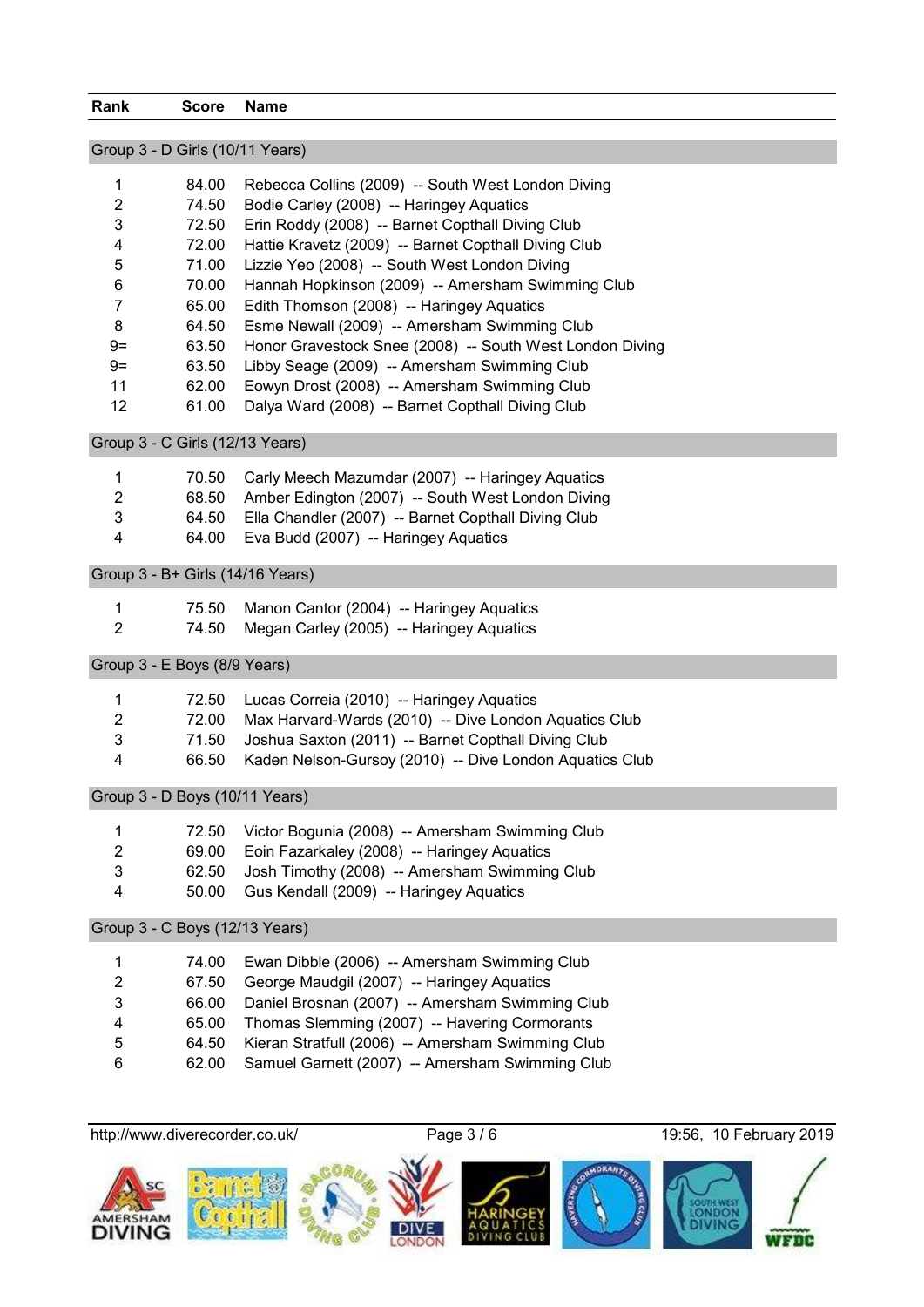| <b>Rank</b>               | <b>Score</b>                    | <b>Name</b>                                               |
|---------------------------|---------------------------------|-----------------------------------------------------------|
|                           |                                 |                                                           |
|                           |                                 | Group 3 - B+ Boys (14/16 Years)                           |
| $1 =$                     | 64.00                           | Cooper Edwards (2005) -- Amersham Swimming Club           |
| $1 =$                     | 64.00                           | Raphael Bochkoltz (2005) -- Amersham Swimming Club        |
| 3                         | 58.50                           | Zac Haydon (2005) -- Amersham Swimming Club               |
| 4                         | 55.50                           | Ioan Evans (2005) -- Amersham Swimming Club               |
|                           |                                 |                                                           |
|                           | Group 2 - E Girls (8/9 Years)   |                                                           |
| 1                         | 103.35                          | Winnie Griffiths (2010) -- South West London Diving       |
| $\overline{2}$            | 84.10                           | Rosie Kanerick (2010) -- Barnet Copthall Diving Club      |
|                           | Group 2 - D Girls (10/11 Years) |                                                           |
| 1                         | 109.75                          | Georgina Seath (2009) -- South West London Diving         |
| $\overline{c}$            | 99.50                           | Daniella Sim (2008) -- South West London Diving           |
| 3                         | 92.35                           | Robyn Eastlake (2008) -- South West London Diving         |
| 4                         | 82.10                           | Beatrice Ratti (2008) -- South West London Diving         |
|                           | Group 2 - C Girls (12/13 Years) |                                                           |
| 1                         | 105.10                          | Fiona Pabst (2006) -- South West London Diving            |
| $\overline{c}$            | 99.60                           | Lottie Webster (2006) -- South West London Diving         |
| 3                         |                                 |                                                           |
|                           | 97.60                           | Tilly Malik (2007) -- Haringey Aquatics                   |
| 4                         | 97.55                           | Katie Proudlove (2006) -- South West London Diving        |
| 5                         | 97.10                           | Shannon Makilanda (2006) -- Haringey Aquatics             |
| 6                         | 96.80                           | Ella Brynes (2007) -- Waltham Forest Diving Club          |
| $\overline{7}$            | 86.10                           | Mary-Li McAleer (2006) -- Amersham Swimming Club          |
| 8                         | 80.90                           | Olivia Kravetz (2007) -- Barnet Copthall Diving Club      |
| 9                         | 80.00                           | Madison Bradley (2007) -- Barnet Copthall Diving Club     |
| 10                        | 73.25                           | Daisy Symons (2006) -- Barnet Copthall Diving Club        |
| 11                        | 72.40                           | Catherine Willis (2006) -- Havering Cormorants            |
| 12                        | 69.40                           | Faith Jones (2006) -- Haringey Aquatics                   |
|                           |                                 | Group 2 - B+ Girls (14/16 Years)                          |
| 1                         | 93.60                           | Ruya Kaneko (2005) -- Haringey Aquatics                   |
|                           | Group 2 - E Boys (8/9 Years)    |                                                           |
| 1                         | 80.00                           | Phoenix Graham (2010) -- Dive London Aquatics Club        |
| $\overline{2}$            | 77.60                           | Gethin Davies (2010) -- South West London Diving          |
|                           |                                 |                                                           |
|                           | Group 2 - D Boys (10/11 Years)  |                                                           |
| 1                         | 107.85                          | Lewis Gordon (2008) -- South West London Diving           |
| $\overline{c}$            | 90.30                           | Nelson Djoumessi Bazzard (2008) -- Amersham Swimming Club |
| $\ensuremath{\mathsf{3}}$ | 88.55                           | Jake Haworth (2008) -- Havering Cormorants                |
| 4                         | 86.75                           | Sofian Shaukat (2008) -- Barnet Copthall Diving Club      |
|                           |                                 |                                                           |
|                           | http://www.diverecorder.co.uk/  | Page 4 / 6<br>19:56, 10 February 2019                     |
|                           |                                 |                                                           |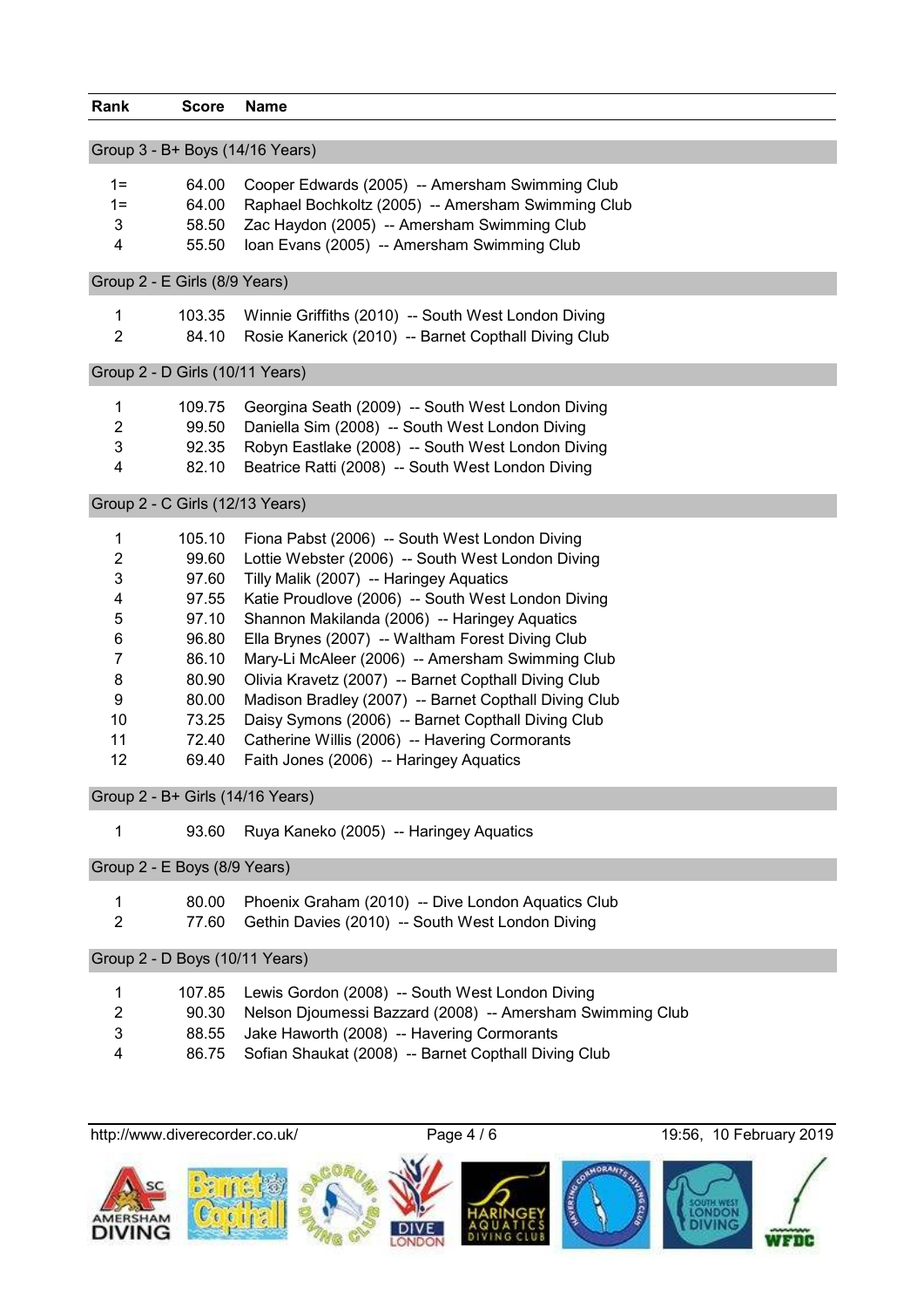#### **Rank Score Name**

# Group 2 - C Boys (12/13 Years)

| 1  | 116.75 | Joe Anderson (2007) -- South West London Diving       |
|----|--------|-------------------------------------------------------|
| 2  | 107.90 | Tom Halton (2006) -- Haringey Aquatics                |
| 3  | 106.90 | Finn Heath (2007) -- South West London Diving         |
| 4  | 105.10 | Felix Saly (2006) -- Haringey Aquatics                |
| 5  | 90.50  | Hasan Zia (2006) -- Waltham Forest Diving Club        |
| 6  | 90.10  | Nathan Pearce (2006) -- Waltham Forest Diving Club    |
|    | 85.70  | Sam Hamilton (2007) -- Barnet Copthall Diving Club    |
| 8  | 83.30  | Thomas Wasserman (2006) -- Haringey Aquatics          |
| 9  | 82.70  | Otto Fung (2007) -- Haringey Aquatics                 |
| 10 | 81.80  | Ernest Bejenaru (2007) -- Barnet Copthall Diving Club |
| 11 | 79.90  | Sam Needham (2006) -- Dacorum Diving Club             |
| 12 | 78.90  | Kai Dickson (2007) -- Haringey Aquatics               |
| 13 | 73.00  | Castor Warrilow (2006) -- Dacorum Diving Club         |

Group 2 - B+ Boys (14/16 Years)

| $\mathbf{1}$ | 100.25 Neo Dempsey-James (2004) -- Dive London Aquatics Club |
|--------------|--------------------------------------------------------------|
| 2            | 96.50 Joe O'Sullivan (2005) -- Barnet Copthall Diving Club   |
| 3            | 88.35 Khalil Zangana (2005) -- Barnet Copthall Diving Club   |
| 4            | 62.60 Dylan Constantinou (2004) -- Dacorum Diving Club       |
|              |                                                              |

Group 1 - D Girls (10/11 Years)

90.75 Abigail Edwards (2008) -- Dacorum Diving Club

Group 1 - C Girls (12/13 Years)

| $\mathbf 1$ |       | 105.60 Paige Jordan (2006) -- Dive London Aquatics Club       |
|-------------|-------|---------------------------------------------------------------|
| 2           |       | 102.30 Elinor Johnson (2006) -- Waltham Forest Diving Club    |
| 3           |       | 102.25 Emer Brownleader (2006) -- Barnet Copthall Diving Club |
| 4           |       | 100.00 Yasmina Shaukat (2006) -- Barnet Copthall Diving Club  |
| 5           | 94.60 | Susan Said (2006) -- Barnet Copthall Diving Club              |

http://www.diverecorder.co.uk/ Page 5 / 6 19:56, 10 February 2019